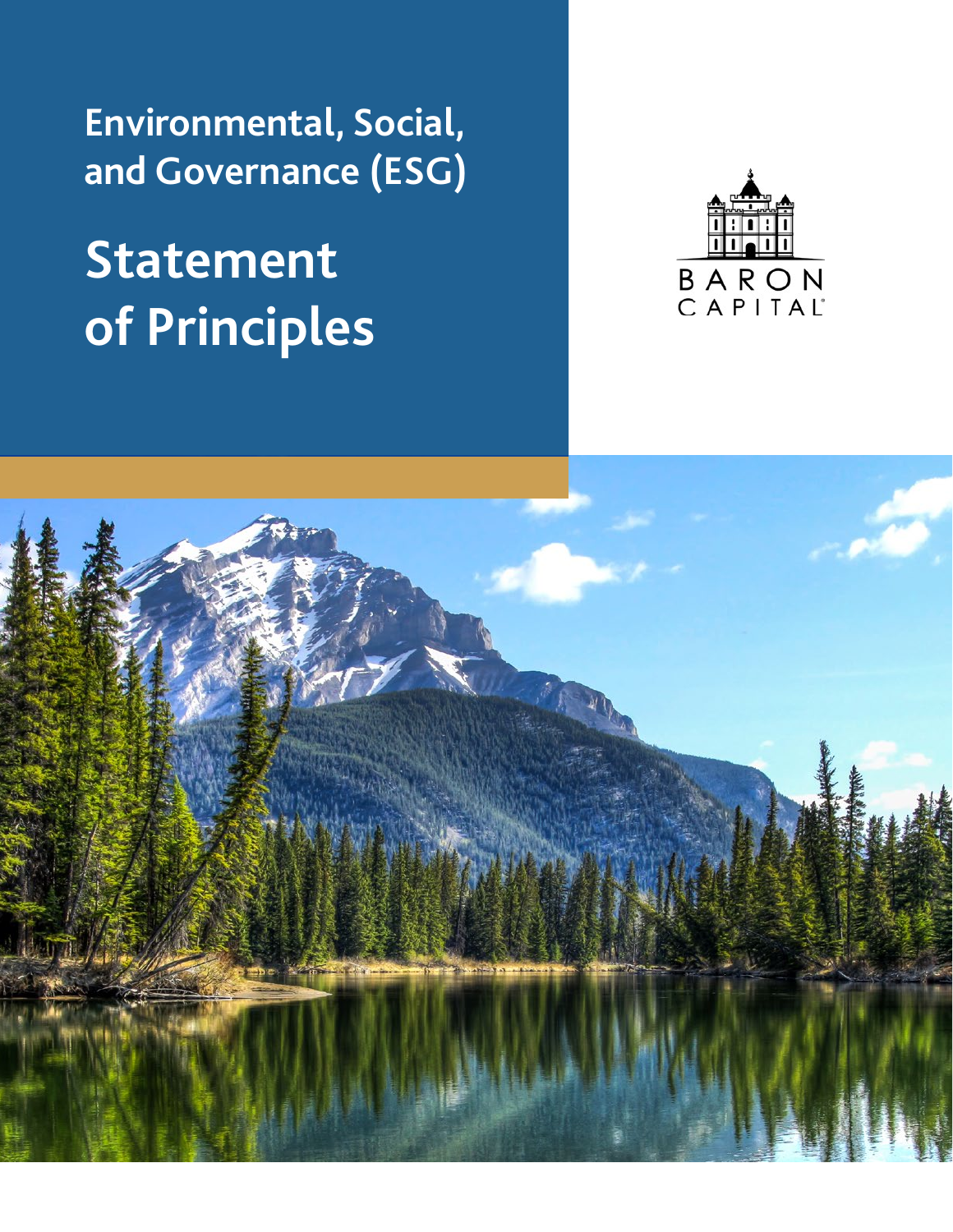

#### **Who We Are**

Baron Capital ("Baron" or the "Firm") is an asset management firm focused on delivering growth equity investment solutions. Founded in 1982, we are known for our long-term, fundamental, active approach to growth investing. We were founded as an equity research firm, and research has remained at the core of our business.

For more than 35 years, we have built our business on the quality of our research and long-term track record.

- Long-term perspective allows us to think differently
- Independent and exhaustive research is essential to understanding a business
- People are the key drivers of a successful business
- Successful growth businesses have open-ended opportunities and competitive advantages
- Purchase price matters
- Research and risk management are continuous processes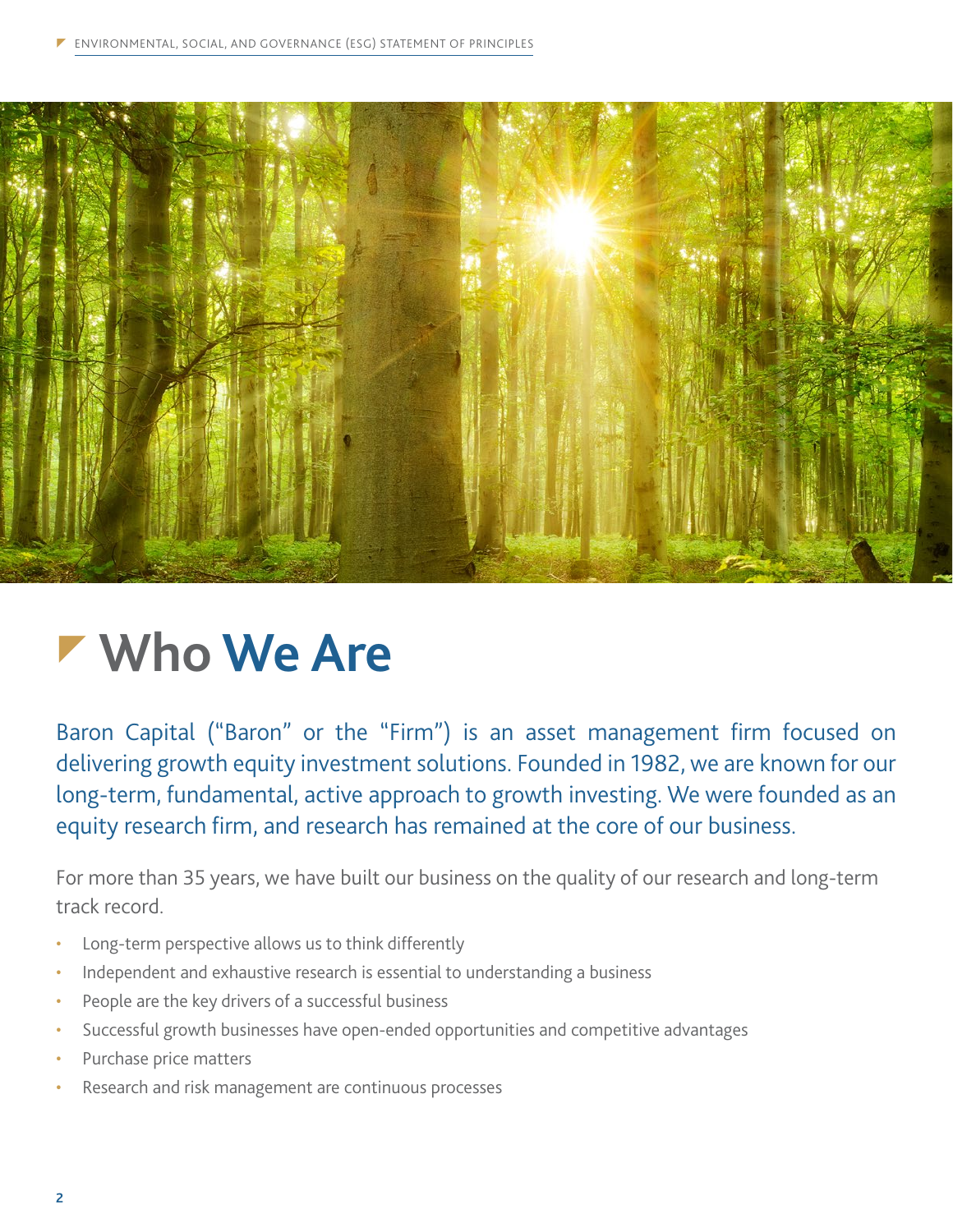We focus on management "values" and corporate culture…not just financial analysis. We believe this enables us to better judge whether a company can realize its long-term growth opportunity…or whether its management is likely to take short cuts that could put the entire enterprise at risk…

Ron Baron - Founder & CEO

### **What We Believe**

We insist on honesty, integrity and fair dealing. We maintain high ethical standards, whether dealing with Baron Funds' shareholders, our asset management clients, the companies in which we invest, our communities, our regulators, our competitors, and our co-workers.

Baron has always incorporated deep fundamental research in our investment process, and we have a demonstrated track record of investing in companies for the long term. A combination of our diligence and our focus on finding great growth companies and owning them for the long term has resulted in strong investment returns for our clients.

We have always sought to invest in companies with characteristics that would meet the dictionary definition of sustainable – 'able to be maintained at a certain rate or level,' 'able to be upheld or defended' – as we believe that these characteristics can lead to sustainable competitive advantages. It is our view that businesses with sustainable competitive advantages or moats have a higher probability of generating higher long-term growth, higher profitability, and higher returns on capital than those that do not.

We strongly believe that well managed companies are run by great people who seek to minimize external and internal risks and maximize their ability to capitalize on growth opportunities, while being good stewards of capital, good corporate citizens, and benefiting all stakeholders over the long term. Many of the factors that are critical elements of the ESG integration process, and many of the subjects that form the basis for ESG analysis have been incorporated into our research and investment analysis even though we did not previously have a formal policy of ESG integration. This approach was perfectly summarized in our Founder and CEO Ron Baron's "Growth + Values" speech at the 2018 Baron Investment Conference when he said: "We focus on management "values" and corporate culture…not just financial analysis. We believe this enables us to better judge whether a company can realize its long-term growth opportunity…or whether its management is likely to take short cuts that could put the entire enterprise at risk…"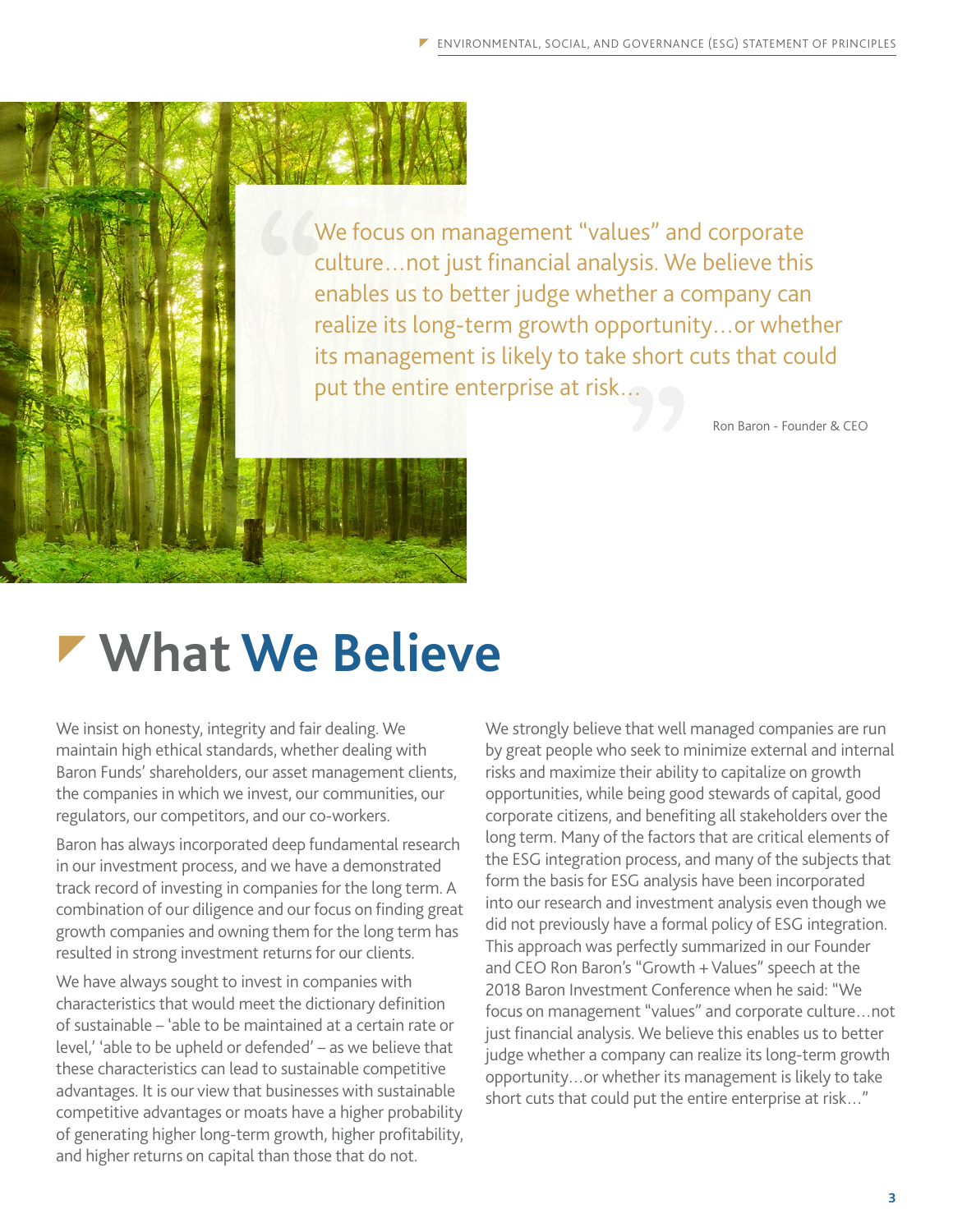## **What is ESG?**

Environmental, social, and governance (ESG) analysis represents a series of criteria that can be used by investors to incorporate non-financial factors, indicators, and data points into a more complete and holistic analysis of the longterm sustainability and prosperity of a company's business. ESG analysis can be used to both identify opportunities for growth and analyze and mitigate risk. Consideration of ESG factors can also enable investors to use the power of finance and investing to achieve improved societal benefits around issues such as climate change, resource optimization, waste management, income inequality, sustainable development, diversity, and many others.

As such, investors have embraced three principal strategies for incorporating ESG into their portfolios:

- **1.** ESG integration,
- **2.** Impact (socially responsible) investing, and
- **3.** Exclusions.

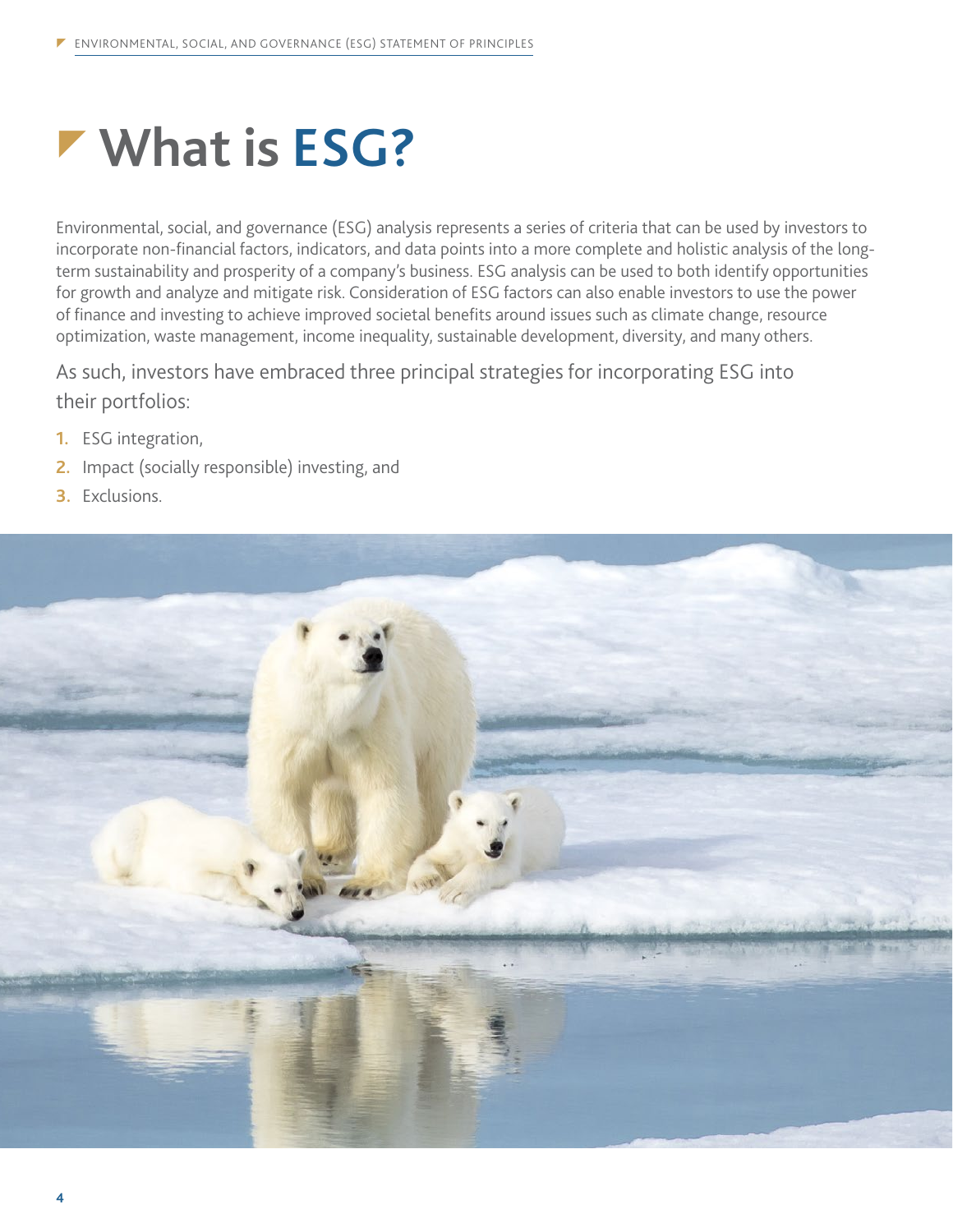# *r* Our Approach

While we have had, and continue to have, an Exclusion Policy related to certain industry segments that we deem to be socially irresponsible areas for us to invest our client's capital (Tobacco, Firearms, and Adult Entertainment), we have begun the process of establishing a more comprehensive set of policies and practices around ESG that are based on ESG Integration. At this time, we have no plans to create investment products that would classify as Impact Funds that seek to accomplish a particular social or environmental goal or goals, or target one or more of the UN's 17 Sustainable Development Goals (SDGs). However, as noted, sustainable businesses and sustainable business practices have been at the core of our investment process for many years, and it is clear that in looking for these types of businesses a prudent investor needs to be mindful of the expanding set of risks and opportunities that are embedded in environmental, social, and governance factors.

The United Nations Principles of Responsible Investment (UNPRI), of which we recently became a signatory, defines sustainable investing and ESG integration as: "the explicit and systematic inclusion of environmental, social and governance issues in investment analysis and investment decisions. Put another way, ESG integration is the analysis of all material factors in investment analysis and investment decisions, including environmental, social, and governance factors."1

Sustainable businesses and smart investors have always focused on managing risks and weighing risk against reward, and the current investment environment is no different in principle. However, it has become increasingly clear in recent years that investors are paying more attention to a wider spectrum of risks that have significant environmental or societal impacts. We refer to these as "21st century risks," and they include issues such as climate change, data security/privacy, diversity and inclusion, product design and lifecycle management, and business ethics, among others.

We believe that we have a fiduciary duty to maximize risk-adjusted returns on investment for our clients and shareholders while also acknowledging that it is possible to "do good and be good" at the same time. On the one hand, good companies tend to treat the environment with care, efficiently utilize resources, protect their employees, and treat their employees and customers with care. Good companies also tend to have strong governance policies that properly incentivize managers and employees and treat minority shareholders with the same respect as the majority. On the other hand, poor management of resources, human capital, product liability, shareholder rights, etc. can expose shareholders to significant and potentially catastrophic risks. This has been demonstrated repeatedly in the market, and there has also been extensive academic and investment research suggesting that ESG factors are correlated with corporate financial performance<sup>2</sup> and that ESG integration is at a minimum neutral to investment performance and can, with a focus on more company or industry specific material factors, have a positive impact on alpha<sup>\*</sup> generation potential.<sup>3</sup> Recent research has also shown that ESG awareness is rising and leading to the adoption of more common practices that will have the effect of narrowing or arbitraging away some of the benefits garnered by the early adopters of these practices, it is possible for companies to create superior performance by developing "less common sustainability practices that will be associated with strategic differentiation."4 We think this is an important point and one that we plan to explore as we begin taking a more rigorous approach to ESG analysis and integration.

Alpha measures the difference between a fund's actual returns and its expected performance, given its level of risk.

<sup>1</sup> https://www.unpri.org/listed-equity/a-practical-guide-to-esg-integration-for-equity-investing/10.article

<sup>2</sup> Busch, T., Friede G., Lewis, M. and Bassen, A., 2018. Digging Deeper Into The ESG-Corporate Financial-Performance-Relationship. DWS Global Research Institute.

<sup>3</sup> Khan, M., Serafeim, G., Yoon, A., 2016. Corporate Sustainability: First Evidence of Materiality. The accounting review, 91(6), pp. 1697-1724.

<sup>4</sup> Ioannou, I., Serafeim, G., 2019. Corporate Sustainability: A Strategy? Harvard Business School, Working Paper 19-065.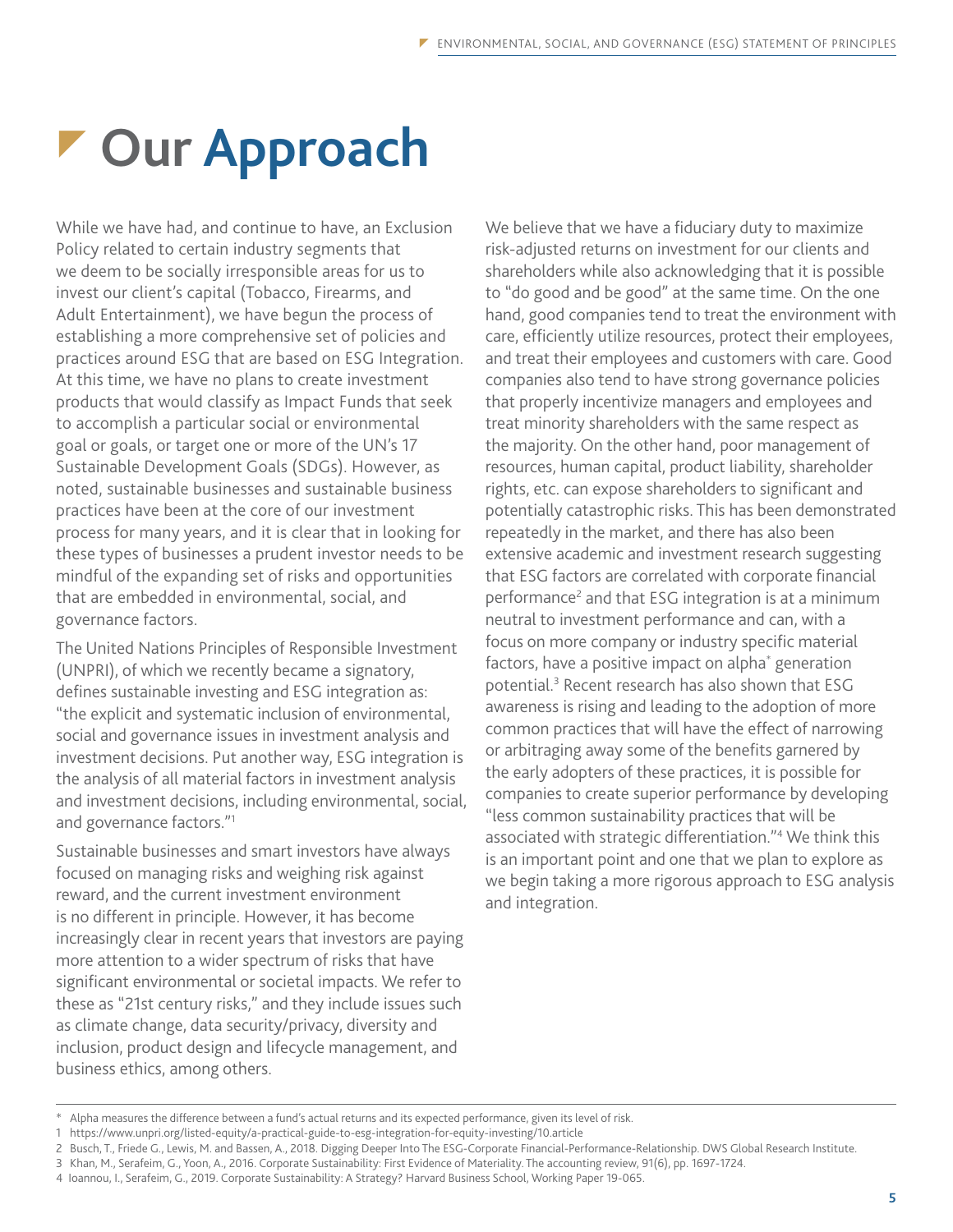## **Our Process**

At this point in time, our efforts to integrate ESG into our investment process are focused on making sure we are mindful of the wider range of risks and opportunities that are influenced by ESG factors than about investing to achieve certain environmental or societal outcomes. This does not imply that we do not believe that focusing on ESG factors can play a significant role in helping to solve many of the critical issues that society currently faces, and we have many investments where the definition of success will include solving some of these problems. However, our current implementation of ESG is more focused on integration than on impact.

Our ESG integration efforts are being coordinated and led by our Director of ESG Research who has the responsibility for setting our ESG strategy and working across the Firm to increase the understanding and implementation of our strategy. The Director of ESG Research is responsible for conducting research into ESG specific topics and building subject matter expertise that can be shared with the rest of our investment team.

The Director is also responsible for facilitating the education and training of our investment teams regarding the integration of ESG factors and issues into their analysis of individual companies, including how these issues may impact key financial considerations such as long-term revenue growth, cost management, profit margins, returns on invested capital, and the cost of capital.

We believe it is important that our ESG research efforts are fully integrated with our industry/company research and we believe that ESG is rapidly becoming a standard feature of all investment research, analysis, and portfolio construction, along with more traditional financial considerations. However, accountability still lies with our portfolio managers and analysts for the ultimate judgments on these impacts and the merits of individual investments.

#### In the implementation of our ESG integration process, we are seeking to accomplish three main goals:



**Identify** and Focus

Identifying and focusing on the factors that are likely to be the most financially material to a company given the nature of its business/ businesses and potentially the regions in which it operates.



Analyzing how these factors can potentially impact that company's business model, its employees, communities, and shareholders.



Quantifying, where possible, the impact that these factors may have on our long-term view of the company and the stock by incorporating these material factors into our financial and valuation models.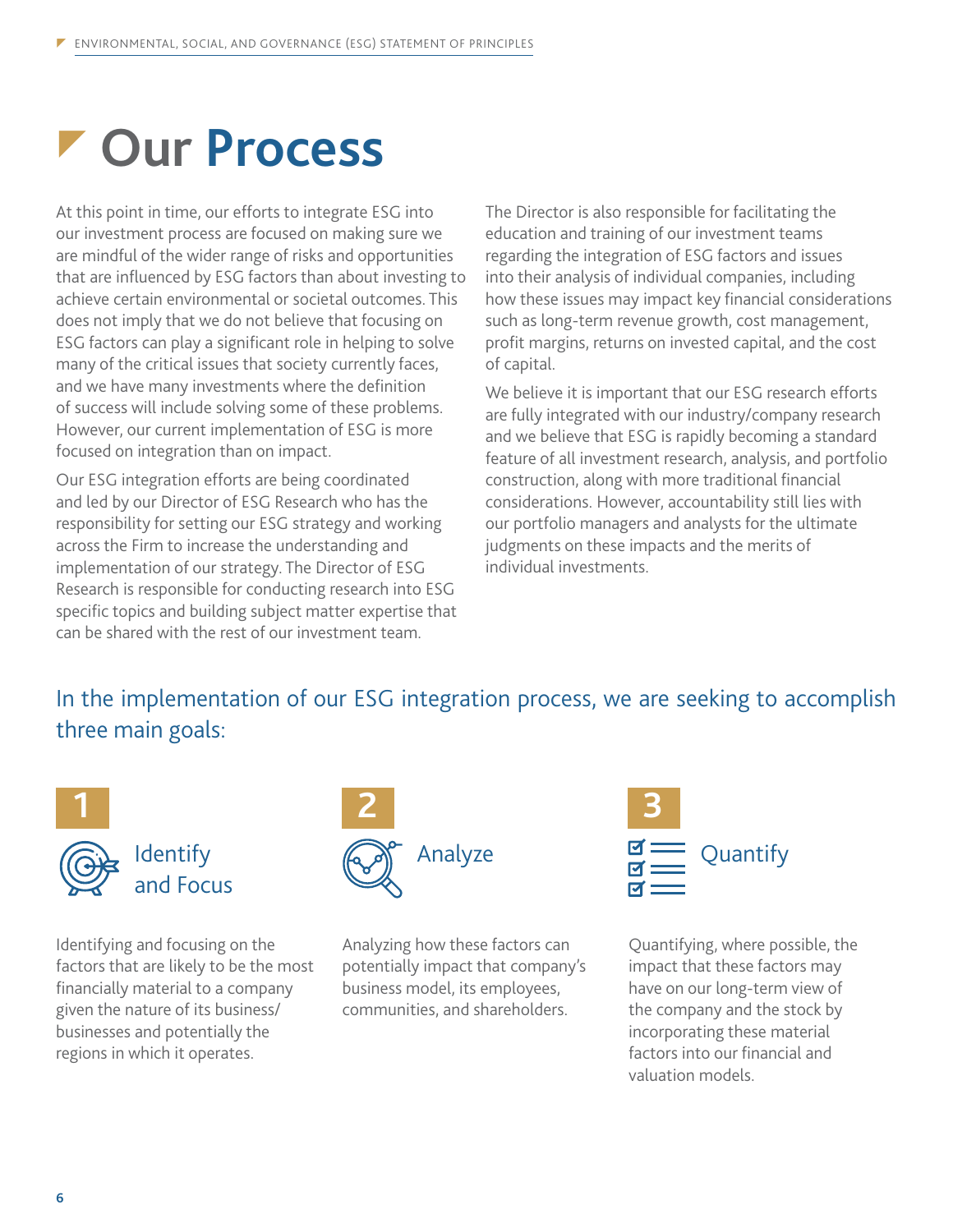Our approach to ESG integration is heavily influenced by the work of the Sustainable Accounting Standards Board (SASB) and academic researchers that have made it clear to us that not all ESG factors are relevant to all companies and that "materiality matters." For example, we may not closely scrutinize a financial services company's carbon emissions, but we are likely to be very concerned about its human capital development or data privacy protection. Therefore, in our analysis, we seek to focus on a limited number of key factors for any given company in trying to analyze the risks and opportunities that ESG factors may present for that company. We also utilize ratings, reports, and data from third-party sources such as MSCI, Sustainalytics, Bloomberg, ISS, Carbon Disclosure Project, specialist broker research, Corporate Social Responsibility (CSR) reports, and others to assist in our analysis.

We do not think it is prudent to be overly focused on or bound by third-party ratings or the judgment of others in reaching our conclusions about the suitability of an investment or the sustainability of a company. Firstly, we must acknowledge the fact that there is still limited coverage and limited disclosure of a wide range of ESG data. This is especially true in certain geographies and among small-cap and mid-cap companies, as well as new issuers. Secondly, while data disclosure is improving and should improve further, as a result of investor demand and regulatory policy, there is still enough missing data and ambiguity to require our analysts and portfolio managers to supplement quantitative analysis with qualitative judgments.

However, we do think that these third-party ratings and sources can be a great stimulus and source for additional research and inquiry by our analysts. Material risks or opportunities that we identify and analyze through our process can be and should be "priced" into our long-term models via adjustments to the key drivers as noted above. As active managers with a long-term time horizon, our portfolio managers are highly focused on investing in great growth companies. Analyzing long-term risk and reward is central to our process. Therefore, it is entirely possible and quite likely, that we will own companies that may have elevated ESG risks in some areas of their

business, if the expected reward outweighs our evaluation of those risks by a sufficient margin so as to meet our return thresholds for making or holding an investment. We have implicitly incorporated ESG analysis into our portfolios and funds for many years, as we naturally gravitate toward companies with sustainable competitive advantages and business models, and our more formal adoption of an ESG integration policy is a natural evolution for our business. This will take time to fully implement, but it is our intention to get to that point as quickly and judiciously as possible.

Our investment process has also always been heavily reliant on "engaging" with companies through meetings with senior management, operating management, and boards of directors. We have a well-earned reputation of asking these executives questions about the long-term sustainability of their businesses, including approaches to solving strategic and operating challenges and governance. Our implementation of a more formal ESG integration policy will result in an expansion of the range of topics that we routinely discuss with companies. As part of this process, we have created an internal question bank<sup>5</sup> that our analysts and portfolio managers can use to source specific questions that are oriented towards companies in specific sub-industries regarding the ESGrelated topics that we deem to be most material to those businesses. This enhanced engagement will be an important part of our qualitative analysis of material ESG issues and will enable us to widen the aperture on our investment lens, yet, at the same time, remain highly focused on the issues that should be most important to judging the sustainability of a business and the potential of an investment.

While we are in the beginning stages of our formal adoption of ESG principles into our research and investment process, many of the key topics and risks that are assessed as part of this process are not new to us. We have long sought to find growth companies with sustainable competitive advantages, and we recognize the importance of enhancing our analysis of the material ESG factors and risks which will play an increasingly significant role in defining and sustaining the long-term success that we seek.

<sup>5</sup> Partially sourced from "Engagement Guide For Asset Owners & Asset Managers", Sustainability Accounting Standards Board, 2019, The SASB Foundation.